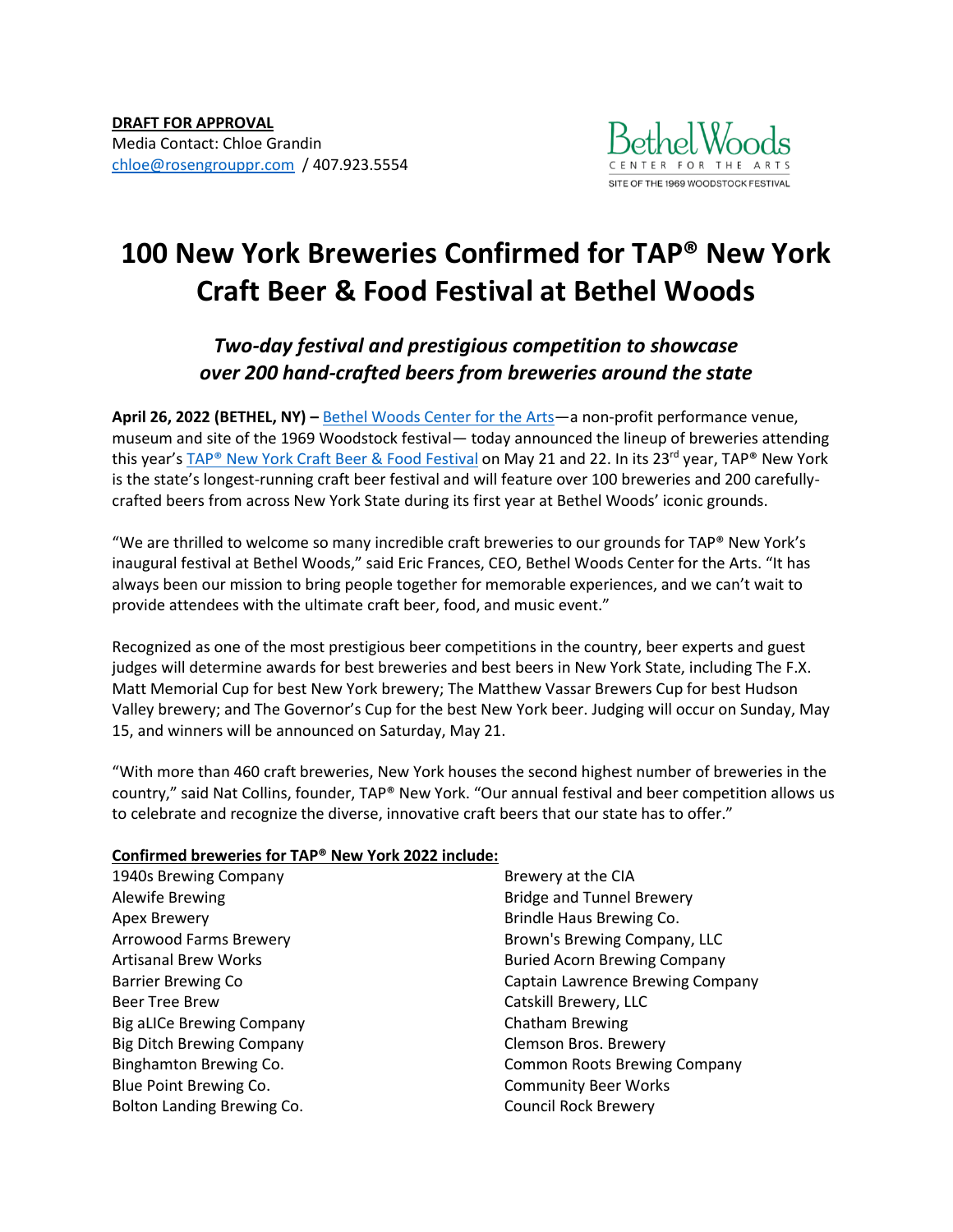Decadent Ales Destination Unknown Beer Co. Drowned Lands Brewery Equilibrium Brewery Evil Twin Brewing NYC Fifth Hammer Five Boroughs Brewing Co. Frog Alley Brewing Co. Gentle Giant Brewing Company Glenmere Brewing Company Great Life Brewing Company Great South Bay Brewery Corp. Greenport Harbor Brewing Co. Gun Hill Brewing Company Hank Hudson Brewing Co. (at The Fairways of Halfmoon) High Point Brewing Company Hopshire Farm and Brewery Hudson Ale Works Hudson River Brewing Co. Industrial Arts Brewing Co. Ithaca Beer Company Keegan Ales; LLC Kings County Brewers Collective (KCBC) Lake Placid Pub & Brewery & Big Slide LIC Beer Project LyonSmith Brewing Co.; LLC Mad Jack Brewing Company Mean Max Brew Works; LLC Mill House Brewing Company Mixed Breed Brewing Newburgh Brewing Company Old Klaverack Brewery & Hop Farm LLC Other Half Brewing Co. Paradox Brewery Peekskill Brewery Port Jeff Brewing Company

Pressure Drop Brewing Prison City Pub & Brewery Rare Form Brewing Co. Rip Van Winkle Brewing Company Rockaway Brewing Co. Roscoe Beer Co. Rough Cut Brewing Co. Sand City Brewing Company Seneca Lake Brewing Company Shrewd Fox Brewery LLC SingleCut Beersmiths Sixpoint Brewery Sloop Brewing; Co. Soul Brewing Company LLC Southern Tier Brewing Spider Bite Beer Co. Strangebird Beer and Barrel House Strong Rope Brewery LLC The Beer Diviner The Farmhouse Brewery The Flagship Brewing Company The F.X. Matt Brewing Company Thin Man Brewery Torch & Crown Brewing Company Tradewinds Brewing Company Transmitter Brewing Upstate Brewing Company Upward Brewing Company Vosburgh Brewing Co. Wayward Lane Brewing WeBe Brewing Company West Kill Brewing Westhampton Beach Brewing Co. Wild East Brewing Company Wolf Hollow Brewing Company Woodland Farm Brewery Woodstock Brewing

In addition to unlimited beer tastings and a selection of included food, admission includes live musical performances from The Wallflowers and The Nude Party on Saturday, May 21, and Almost Queen and Black Dog on Sunday, May 22. Activities on both days include a stein-holding contest sponsored by Beer World, mechanical bull riding, and a VIP experience, sponsored by Catskill Brewing and Roscoe Beer Co. Support for this event is also provided by Delaware River Solar.

For more information and to purchase tickets, visit the [event page](https://www.bethelwoodscenter.org/events/tap-new-york-craft-beer-food-festival) on the Bethel Woods website.

*This is a 21+ event and all attendees, including Designated Drivers, MUST be 21+ years of age. Photo ID required for entry.*